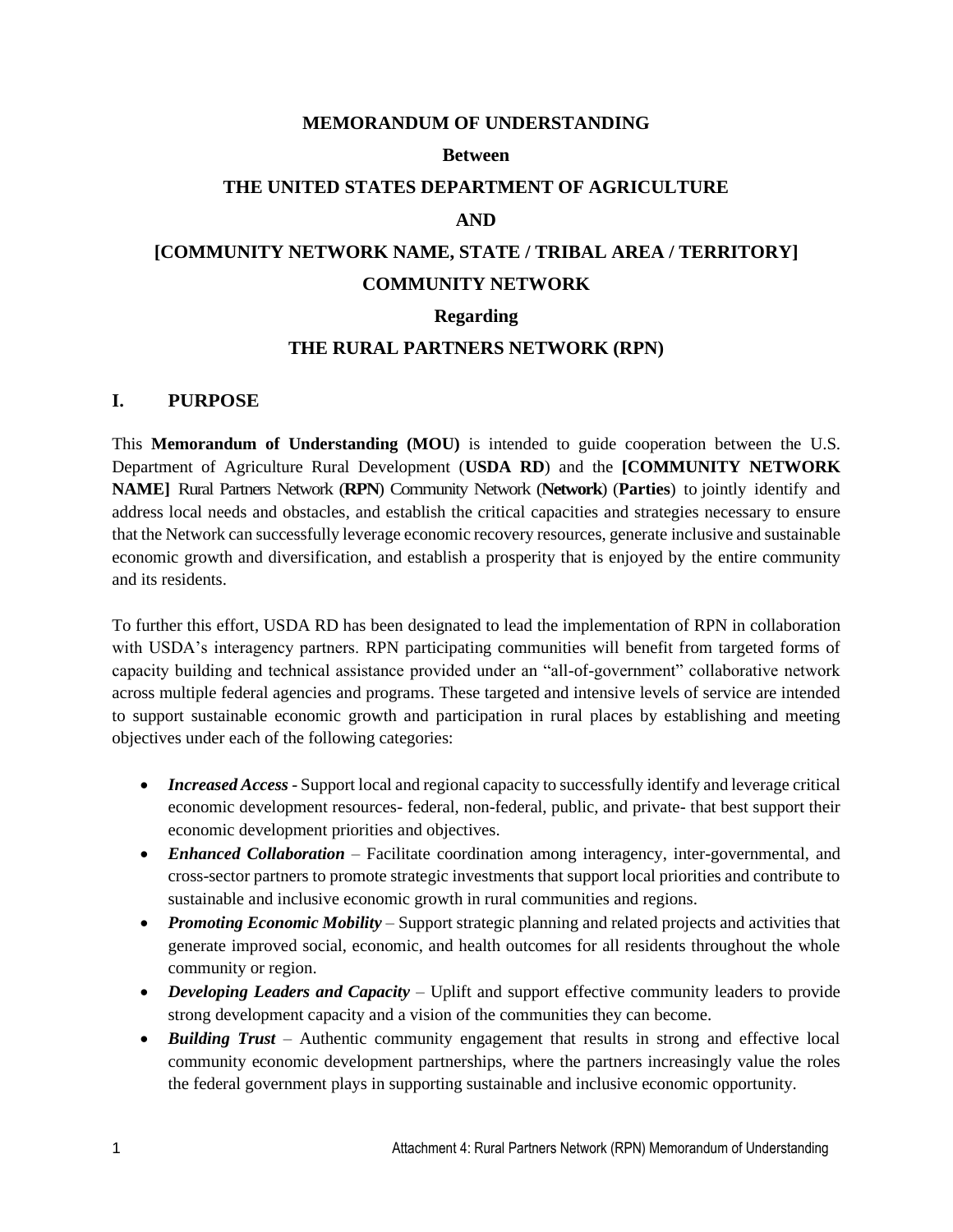• *Long-term Continuity* – Support the establishment of institutional structures and processes at the community and federal level that can maintain continuity over time throughout changes in leadership (local, state, and national), as well as economic disruptions.

## **II. MUTUAL INTERESTS AND OBJECTIVES**

**USDA Rural Development (USDA RD)** is *"committed to helping improve the economy and quality of life in rural America."* USDA RD supports rural communities and regions across the United States through a variety of programs, initiatives, and strategic investments in projects and activities, including:

- Providing loans, grants, and loan guarantees to help create jobs and support economic development and essential services such as housing; health care; first responder services and equipment; and water, electric and communications infrastructure.
- Supporting loans to businesses through banks, credit unions and community-managed lending pools.
- Offering technical assistance and information to help agricultural producers and cooperatives get started and improve the effectiveness of their operations.
- Providing technical assistance to help communities undertake community empowerment programs.
- Helping rural residents buy or rent safe, affordable housing and make health and safety repairs to their homes.

**The Network** was established under a collaborative process to represent residents and cross-sector stakeholders for purposes of participation in the RPN. Among other things, the Network will represent local and regional communities and residents by working in partnership with the USDA RD staff assigned to work with the Network.

The Parties will promote relationship-building and information-sharing activities between federal agency program staff, Network members (individuals and organizations), local and regional residents, and other relevant partners and stakeholders. These and other related actions are planned in support of the broader, mutually established objectives of the Parties on behalf of the Network.

## **III. AUTHORITIES**

This agreement, and any amendments thereto, shall be subject to the applicable policies, rules, regulations, and statutes under which the Parties bound, and does not nullify or negate any existing understandings or agreements between the Parties, or between the Parties or either Party and any third party.

The Network enters into this agreement as a representative body that is duly designated to serve in this capacity as a point of contact on behalf of the municipalities and places (re: counties, towns, and/or Censusdefined unincorporated places) which comprise the Network for purposes of its participation in RPN.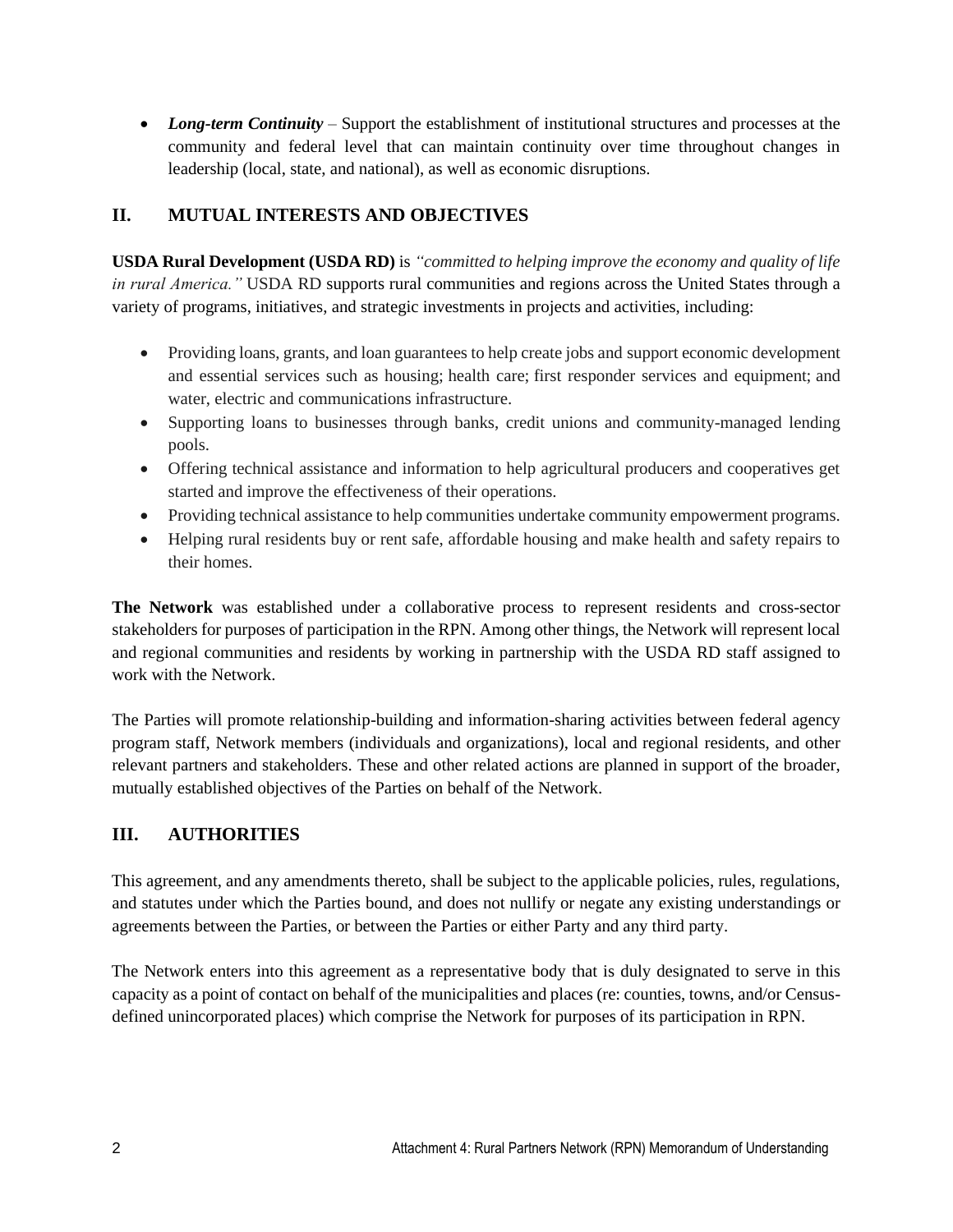## **IV. CONTRIBUTIONS OF THE PARTIES**

In order to effectuate the objectives of this MOU, the Parties intend to take the following steps:

- A. USDA RD intends to take the following steps:
	- i. Assign sufficient staff to oversee and administer the day-to-day coordination and delivery of technical and other relevant assistance to RPN communities in collaboration with the Network. These include, and are not limited to:
		- $\checkmark$  Identify critical capacity gaps.
		- ✓ Facilitate introductions and relationship-building between community stakeholders and federal and non-federal assistance providers.
		- $\checkmark$  Contribute to regularly scheduled meetings between various stakeholders and partners for purposes of collaborative strategic planning and problem solving.
		- $\checkmark$  Support the creation of and maintenance of inclusive local networks and partnerships.
		- $\checkmark$  Help community stakeholders create and implement guidelines for purposes of both identifying and leveraging appropriate, relevant resources (federal and non-federal) to meet local needs and objectives as established by the community.
		- $\checkmark$  Support the exchange of best practices and other critical information with federal and nonfederal counterparts in other RPN participating communities.
- B. The Network intends to take the following steps:
	- i. Exercise the leadership needed to ensure that Network members and stakeholders collaborate in good-faith partnership with each other, as well as with USDA and other federal government staff who participate in this work.
	- ii. Manage the administrative tasks necessary to coordinate and facilitate constructive dialogue and collaboration among Community Network partners, as well as USDA and other federal government staff (e.g., coordinating speakers and participants, establishing agenda topics, sending invitations).
- iii. Each Network point of contact will represent his/her/their stakeholder organization and make contributions to this shared endeavor, including Community Network meetings and discussions, and the successful completion of related tasks.
- iv. In partnership with other relevant partners and stakeholders, the Network will actively promote and facilitate opportunities for local residents, along with neighborhood advisory and community-based organizations, to actively participate in community planning and project development meetings. The Network and other local and regional stakeholders will actively solicit and consider ideas, hopes, and concerns on the part of community residents and related organizations. Input provided by local and regional residents and related community-based organizations will be used by the Network for purposes including and not limited to:
	- $\checkmark$  Establishing a strategic vision to inform specific actions and investments that are necessary to catalyze sustainable economic growth and community revitalization.
	- $\checkmark$  Leveraging the resources necessary to implement this strategic vision, in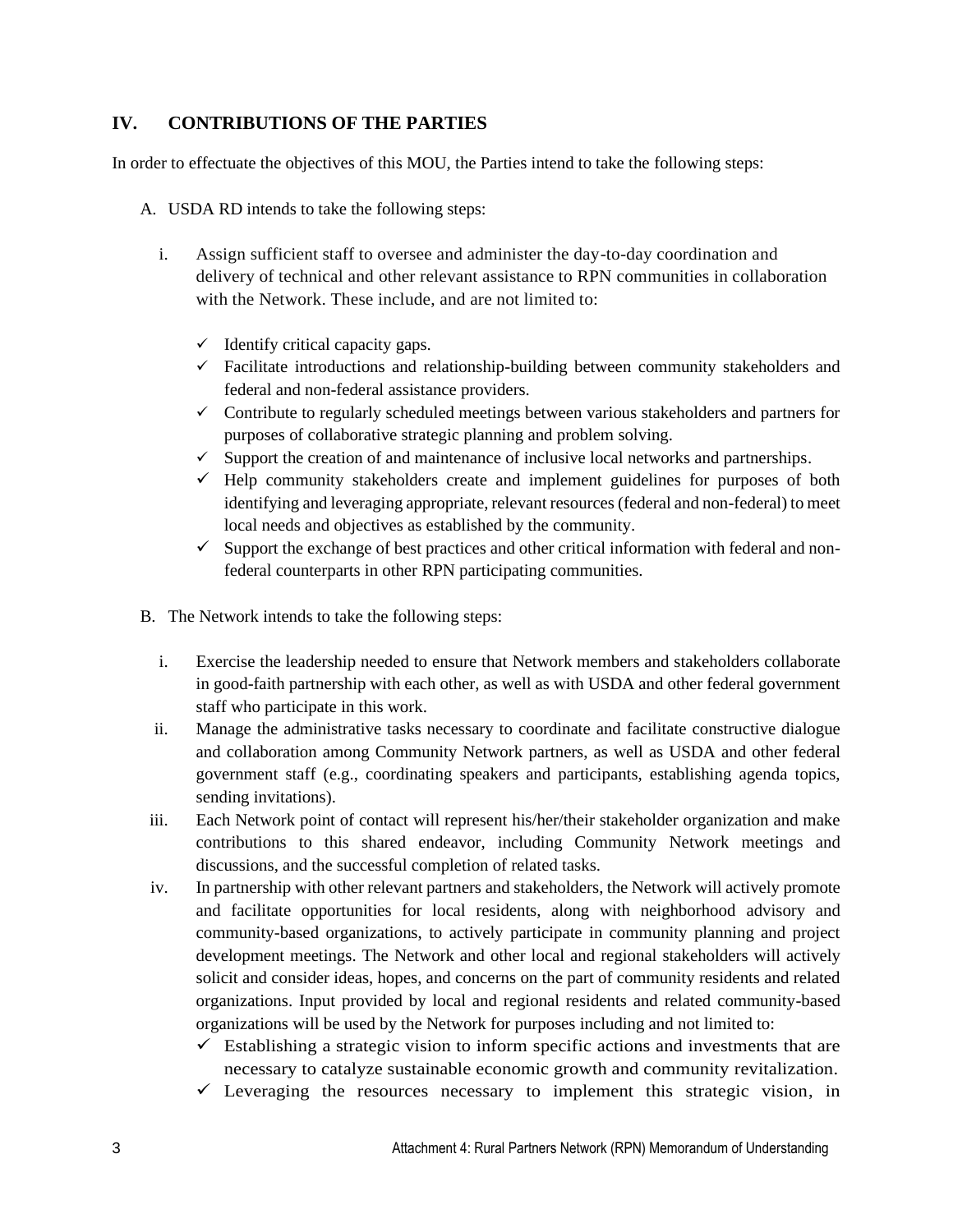partnership with USDA RD and other participating federal agencies, along with other relevant non-federal partners and stakeholders.

- C. The Parties intend to jointly undertake the following steps, among others and as applicable:
	- i. Project Development and Implementation
		- $\checkmark$  Convene meetings and facilitate discussions between the Network, USDA RD staff, and other relevant partners and stakeholders for the identification of mutual interests and objectives, among other things.
		- $\checkmark$  On an as-needed basis, the Parties may consult with various subject matter experts and organizations in development of tools and products including but not limited to needs assessments, strategic planning, community dialogue, and project development.
	- ii. Development, Promotion, and Facilitation of Information Sessions and Discussions
		- $\checkmark$  The Parties will jointly and collaboratively lead the process of organizing, scheduling, and convening meetings to facilitate the exchange of information and ideas between federal program staff, the Network and other relevant partners and stakeholders.
		- ✓ USDA RD will invite federal interagency partners, including program staff in state and regional offices, to participate in relevant meetings and dialogues with the Network and other relevant partners and stakeholders.
		- $\checkmark$  Use of the USDA and/or the USDA RD logos, seals, or emblems in any written or presentation materials requires the prior written approval by USDA.
- D. Other Roles, Responsibilities, and Tasks

The Parties intend to:

- i. Identify and work to reconcile issues that arise in implementing the MOU including, if necessary, appropriate invocation of Section X of this MOU (Resolution of Disagreements).
- ii. Comply with all statutory and regulatory requirements in carrying out the MOU, as applicable.

## **V. EXPENSES**

This MOU does not obligate funds, personnel, services, or other resources of either Party to the other. Each Party to the MOU will bear its own expenses in connection with the preparation, negotiation, and execution of the MOU, and neither Party shall be liable to the other Party for such expenses.

## **VI. PUBLICITY**

The Parties will coordinate all public statements and other disclosures with regard to or contemplated by the MOU. No Party to the MOU may enter into any publicity regarding the MOU unless the Parties consult in advance on the form, timing, and contents of any such publicity, announcement, or disclosure.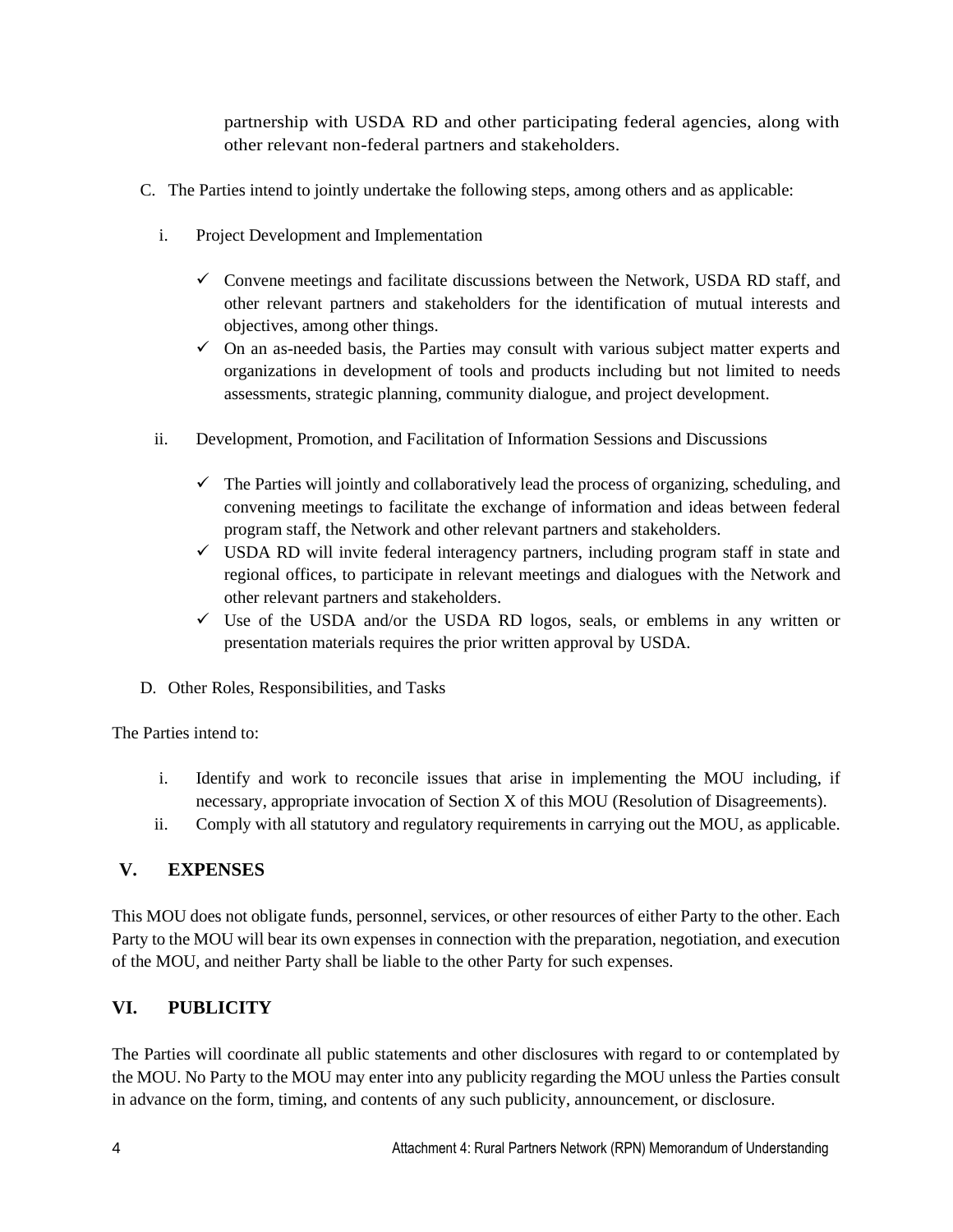#### **VII. EFFECTIVE DATE, DURATION, AND TERMINATION**

The effective date of this MOU shall be from the latest date of the signatures below. The MOU will remain in place until terminated by either Party, which termination shall be effective thirty (30) days after the terminating Party sends written notice to the other Party.

#### **VIII. AMENDMENTS**

This MOU may be amended at any time, in writing, executed by authorized representatives of USDA RD and the Network.

## **IX. STATEMENT OF NON-BINDING OBLIGATION AND NO FINANCIAL COMMITMENT**

This MOU is an expression of intent only. Each of the Parties will act as an independent party with respect to the performance of its duties under the MOU. The MOU does not obligate and will not result in an exchange of funds, personnel, property, services, or any kind of financial commitment. It will not result in a transfer of resources between the Parties. Nothing in this MOU shall obligate either Party to obligate or transfer any funds. Any future transfer of funds or obligation to undertake certain work must be confirmed by an appropriate funding agreement executed by authorized officials from the agencies that are signatories to this MOU. This MOU does not give any third party any benefit, legal or equitable right, remedy or claim under the MOU.

## **X. RESOLUTION OF DISAGREEMENTS**

Should disagreements arise on the interpretation of the provisions of this MOU or amendments and/or revisions thereto that cannot be resolved at the operating level, the area(s) of disagreement shall be stated in writing by each Party and presented to the other Party for consideration. If agreement or interpretation is not reached within 30 days, the Parties shall forward the written presentation of the disagreement to respective higher officials for appropriate resolution.

## **XI. CONFIDENTIALITY**

Anypublic disclosure byUSDAof information submitted bythe Network under this Agreement will be done only in accordance with federal law, including, but not limited to, the Privacy Act, the Health Insurance Portability and Accountability Act, and the Freedom of Information Act. The Parties shall avoid the sharing of confidential information in accordance with all applicable federal privacy laws. To the extent that the objectives of this agreement are impossible to meet without such sharing, the Parties shall enter into a separate confidentiality agreement.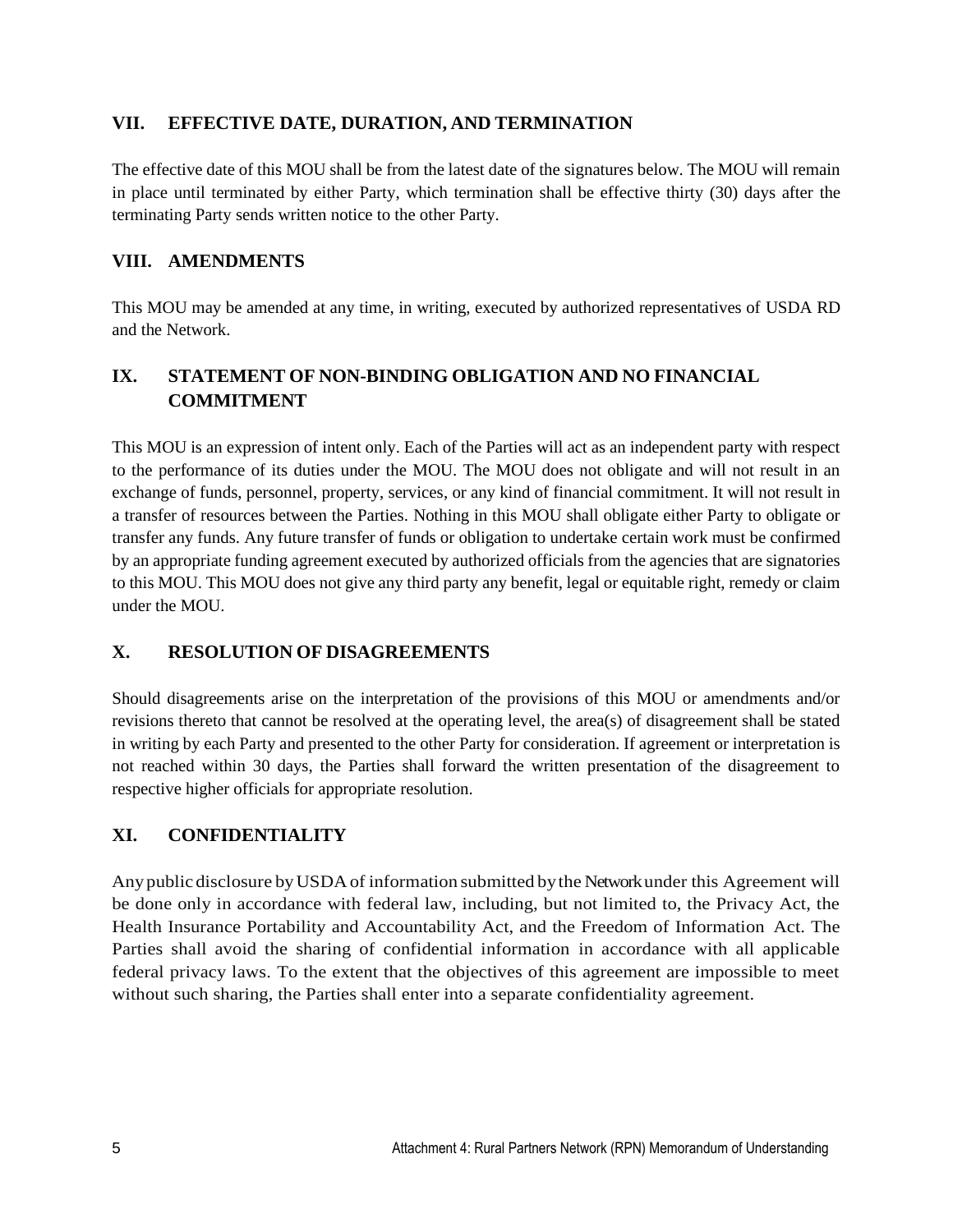## **XII. PRIMARY CONTACTS**

## **USDA RD:**

Justin Maxson Deputy Under Secretary for Rural Development United States Department of Agriculture Email: [Justin.Maxson@usda.gov](mailto:Justin.Maxson@usda.gov) Telephone: (202) 997-2135

# **[COMMUNITY NETWORK NAME, STATE / TRIBAL AREA / TERRITORY] COMMUNITY NETWORK**

[NAME] [TITLE] [ORGANIZATION NAME] [STREET ADDRESS / P.O. BOX] [OFFICE NUMBER, AS APPLICABLE] [CITY/TOWN, STATE / TRIBAL AREA / TERRITORY, ZIP CODE] [EMAIL ADDRESS] [TELEPHONE NUMBER]